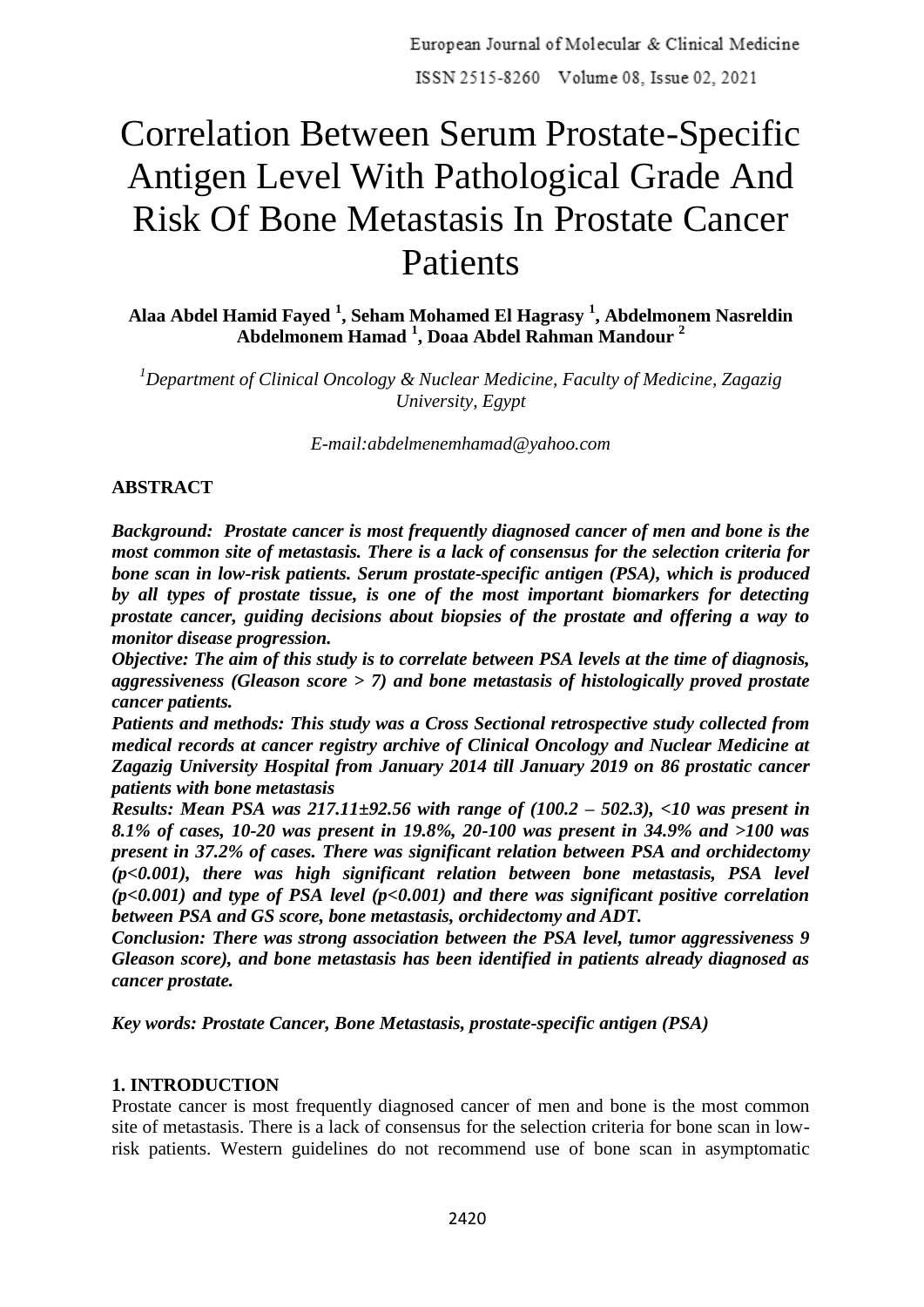European Journal of Molecular & Clinical Medicine

ISSN 2515-8260 Volume 08, Issue 02, 2021

patients and in low prostate-specific antigen (PSA) values. An indian trial correlate the PSA value with bone metastases through bone scan in the Indian population  $<sup>(1)</sup>$ .</sup>

The common tools for diagnosis of prostate cancer are the digital rectal examination (DRE) and a serum prostate-specific antigen (PSA) test.Even though PSA levels between 0-4 ng/ml is generally accepted as normal range, there is no world widely accepted cut-off value. Different grouping scales were defined for preoperative PSA levels. But the most commonly used one is low-risk (PSA<10 ng/ml), medium-risk (PSA 10-20 ng/ml) and high risk (PSA>20 ng/ml). PSA level is most commonly used for determining patients to whom needle biopsy should be performed. However, many studies point out the PSA level may also correlate with the biological aggressiveness of the tumor  $<sup>(1)</sup>$ .</sup>

Serum prostate-specific antigen (PSA), which is produced by all types of prostate tissue, is one of the most important biomarkers for detecting prostate cancer, guiding decisions about biopsies of the prostate and offering a way to monitor disease progression  $(2)$ .

Because free PSA (fPSA) became a biomarker identification, PSA has a high sensitivity but a low specificity, which can result in unnecessary biopsies, especially in patients with benign disease, and cancers overlap when the tPSA is moderately elevated. Because the free/total (f/t PSA) ratio appears to be most clinically useful when PSA reaches levels of 4 to 10ng/mL, detecting the free/total (f/t PSA) ratio can improve the specificity in monitoring prostate cancer and decrease the number of negative biopsies in patients  $(2)$ .

However, F/t PSA ratio determination has a low sensitivity and specificity for the diagnosis of prostate cancer; it would not be specific or sensitive enough to use on its own. The results of the f/t PSA ratio must always be combined with other established diagnostic methods  $<sup>(2)</sup>$ .</sup>

PSA screening helps diagnosis at earlier stages, improved outcomes after treatment, and lower mortality. However, important shortcomings of PSA screening include unnecessary biopsies due to false-positive PSA tests, over diagnosis of some clinically insignificant cancers, and potential side effects from prostate biopsy and/or prostate cancer treatment <sup>(3)</sup>.

The high sensitivity and low specificity of PSA testing in the diagnosis of prostate cancer is a problem in clinical practice. Use of PSA testing alone has reduced specificity owing to the influence of prostate volume and other factors suchas infection and manipulation<sup>(4)</sup>.

Even with this disadvantage, however, PSA measurement is still used in clinical practice given that no new biomarkers are currently accepted for the diagnosis of prostate cancer. The general cutoff for the PSA level is 4.0 ng/mL. With the use of this cutoff, the cancer detection rate ranges from 35% to 42.3% for 10- to 12-core biopsy. A higher PSA level may relate to a greater likelihood of positive tissue diagnosis, a higher Gleason score, and a greater likelihood of bone metastasis<sup>(4)</sup>.

Lojanapiwat et al. <sup>(5</sup>) studied the correlation and diagnostic performance of the PSA level with cancer diagnosis, aggressiveness of prostate cancer (Gleason score in and bone metastasis. They showed a strong correlation of PSA level with tumor diagnosis, tumor aggressiveness, and bone metastasis. The prevalence of prostate cancer in this cohort was 35.39%. The chance of diagnosis of prostate cancer was greater than that for benign prostatic hyperplasia when the PSA level was higher than 20 ng/mL

# **2. PATIENTS AND METHODS**

A total number of 86 subjects were included in this Cross Sectional retrospective study after fulfillment of the inclusion and exclusion criteria, this study was conducted from January 2014 till January 2019 in outpatient clinics at cancer registry archive of Clinical Oncology and Nuclear Medicine at Zagazig University Hospital on 86 prostatic cancer patients with bone metastasis.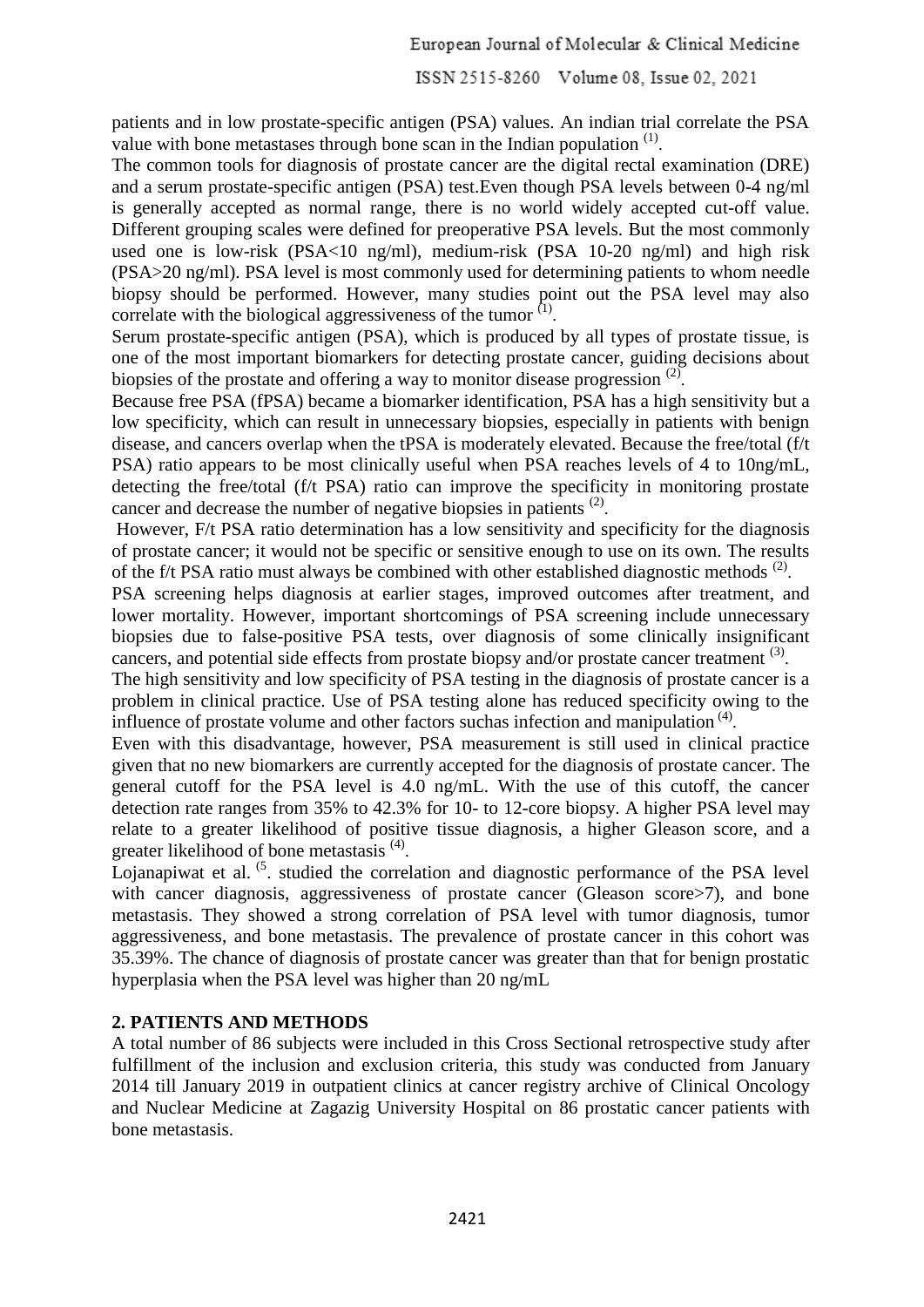**Our Inclusion criteria were**: Medical records of patients with patients who were histologically diagnosed as cancer prostate, aged above 50 years old, baseline serum PSA level, baseline bone scan, history of treatment for prostate cancer and who had PS 0-2.

**Our exclusion criteria were:** Patients who were not previously treated, who have history of malignancy an patients who had PS >3.

## **3. METHODS**:

This study was approved by the local ethical committee of Zagazig university hospitals. Written knowledgeable consent was taken from patients or their first-degree relatives.

First for clinical assessment: all data were collected from medical records as regard: age, sex, residency, occupation, or, presence of comorbidities, such as diabetes mellitus or hypertension were evaluated, clinical examination and data collected from medical records, the patients' demographic data such as age, PSA level, details of the pathologic report such as a positive diagnosis of cancer, Gleason score, and the result of the bone scan were recorded.

For Laboratory and radiological assessment: the serum concentration of PSA and bone scan reports were collected from medical records.

# **4. ETHICAL APPROVAL**:

All procedures followed were in accordance with the ethical standards of the responsible committee on human experimentation (institutional and national). Institutional Review Board (IRB) of the Faculty of Medicine, Zagazig University approved the study protocol. An informed consent was obtained from all participants or their first-degree relatives and they were told about the aim of the study, and were informed that the data would be used for scientific purposes only.

# **5. STATISTICAL ANALYSIS**

Analysis of data was done using Statistical Program for Social Science version 20 (SPSSInc. Chicago, IL, USA). Quantitative variables were described in the form of mean and standard deviation. Qualitative variables were described as number and percent. Qualitative variables were compared using chi-square  $(X2)$  test or Fisher's exact test when frequencies were below five. Pearson correlation coefficients were used to assess the association between two normally distributed variables. When a variable was not normally distributed, A P value < 0.05 is considered significant.

# **6. RESULTS**

Mean age of studied cases was  $66.53\pm7.21$  with range of  $(50-78)$  years, mean GS score was 7.11±1.5 with range of (5-10). **(Table 1).**

Mean PSA was  $217.11\pm92.56$  with range of  $(100.2 - 502.3)$ ,  $\lt 10$  was present in 8.1% of cases, 10-20 was present in 19.8%, 20-100 was present in 34.9% and >100 was present in 37.2% of cases (**Table 2).**

There was high significant relation between PSA level and ADT **(Table 3),** there was high significant relation between bone metastasis and PSA level **(Table 4),** there was significant relation between type of bone metastasis and PSA level **(Table 5).**

There was significant positive correlation between PSA and GS score, bone metastasis, orchidectomy and ADT **(Table 6).**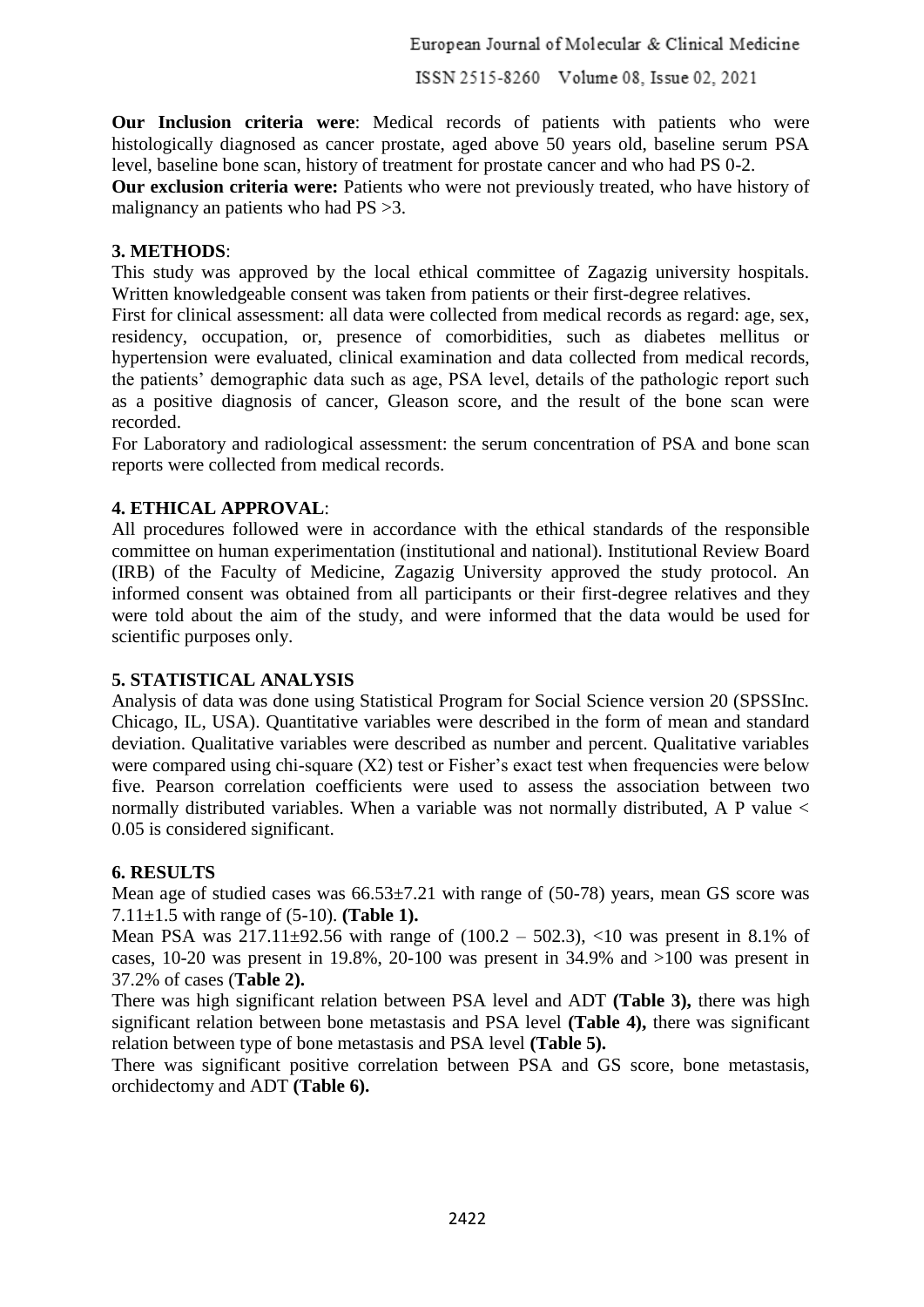# European Journal of Molecular & Clinical Medicine

ISSN 2515-8260 Volume 08, Issue 02, 2021

# Table (1) Demographic data of the studied cases:

| <b>Variable</b>        |                               |
|------------------------|-------------------------------|
| Age (Years):           |                               |
| $Mean \pm SD$<br>Range | $66.53 \pm 7.21$<br>$50 - 78$ |
| <b>GS</b> score:       |                               |
| Mean $\pm$ SD Range    | $7.11 \pm 1.5$<br>$(5-10)$    |

## Table (2) PSA Level of the studied cases:

| <b>Variable</b>                    | <b>Before treatment</b> |                                                                   |               | After treatment                  |  | <b>Paired</b><br>T<br>test | $\mathbf{P}$<br>value |
|------------------------------------|-------------------------|-------------------------------------------------------------------|---------------|----------------------------------|--|----------------------------|-----------------------|
| PSA:                               |                         |                                                                   |               |                                  |  |                            |                       |
| Mean $\pm$                         | $217.11 \pm 92.56$      |                                                                   | 111.09±32.8   |                                  |  | 10.7                       | ${<}0.001$            |
| <b>SD</b> Range                    | $10.2 - 502.3$          |                                                                   | $9.1 - 132.1$ |                                  |  |                            | (HS                   |
| <b>PSA:</b>                        | NO.                     | $\%$                                                              | NO.           | $\frac{0}{6}$                    |  | $\mathrm{X}^2$             | P<br>value            |
| $<$ 10                             | 7                       | 8.14                                                              | 40            | 46.51                            |  | 12.3                       | $0.001$               |
| 10-20                              | 17                      | 19.77                                                             | 30            | 34.88                            |  |                            | (HS)                  |
| $21 - 100$                         | 30                      | 34.88                                                             | 10            | 11.63                            |  |                            |                       |
| >100                               | 32                      | 37.21                                                             | 6             | 6.98                             |  |                            |                       |
|                                    |                         | Table (3) Relation between PSA level and ADT:                     |               |                                  |  |                            |                       |
| <b>Variable</b>                    | $ADT N=60$              |                                                                   |               | $No$ ADT $N=26$<br><b>T</b> test |  |                            | P value               |
| PSA:                               |                         |                                                                   |               |                                  |  |                            |                       |
| Mean $\pm$ SD                      |                         | $101.19 \pm 84.11$                                                |               | $201.12 \pm 91.01$               |  | $-4.936$                   | $< 0.001$ (HS)        |
|                                    |                         | Table (4) Relation between PSA level and orchidectomy:            |               |                                  |  |                            |                       |
| <b>Variable</b>                    | Yes<br>$N=20$           |                                                                   | No<br>$N=66$  |                                  |  | T test                     | P value               |
| PSA:                               |                         |                                                                   |               |                                  |  |                            |                       |
| Mean $\pm$ SD   112.93 $\pm$ 34.11 |                         |                                                                   | 159.08±31.11  |                                  |  | $-5.683$                   | $0.001$<br>(HS)       |
|                                    |                         | Table (5) Relation between PSA level and type of bone metastasis: |               |                                  |  |                            |                       |
| <b>Variable</b>                    | Single $N=15$           |                                                                   | Multiple N=35 |                                  |  | T test                     | P value               |

| <b>PSA:</b>   |                    |                  |          |                 |
|---------------|--------------------|------------------|----------|-----------------|
| Mean $\pm$ SD | $101.01 \pm 31.01$ | $168.11\pm34.01$ | $-6.556$ | $0.001$<br>(HS) |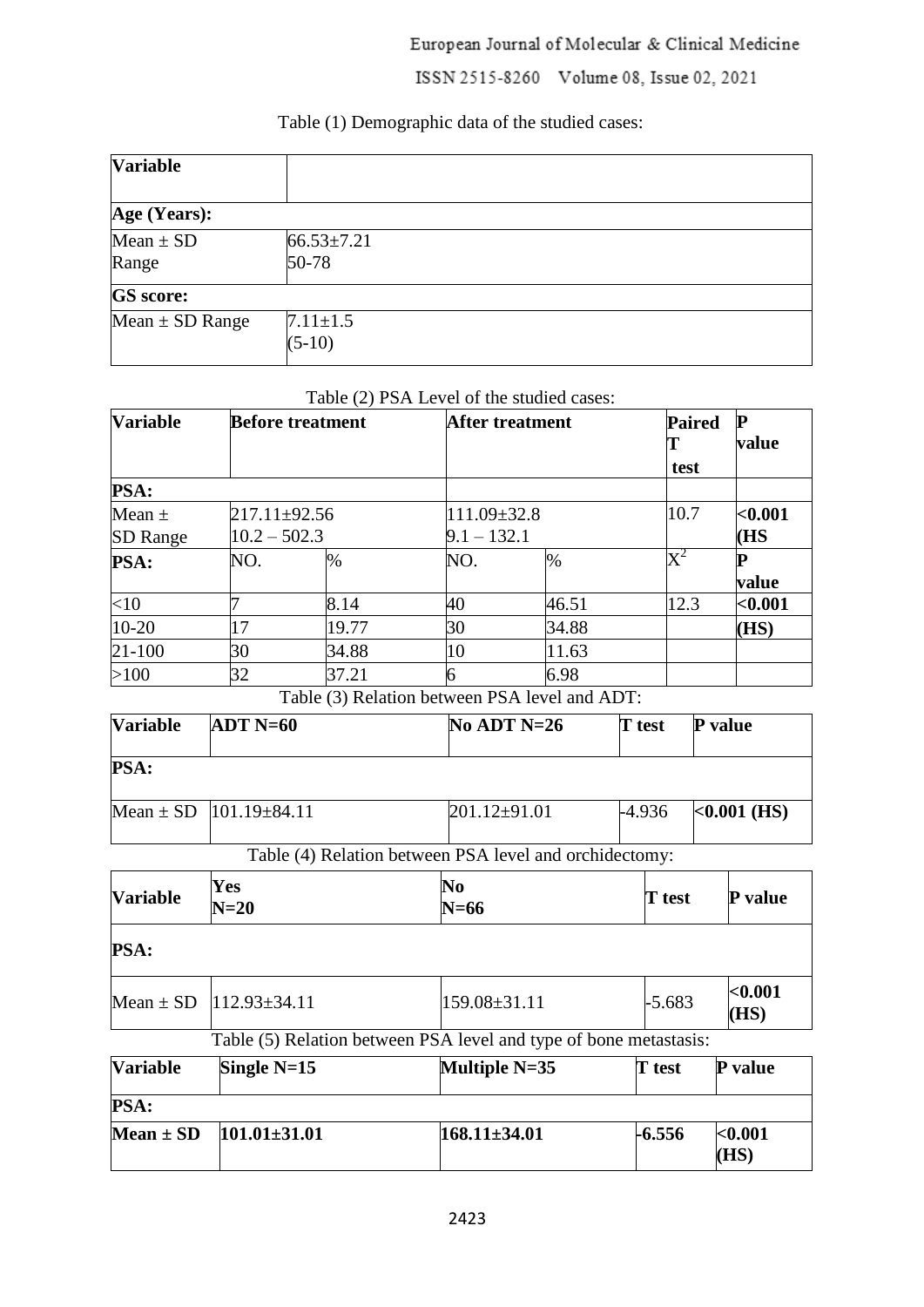European Journal of Molecular & Clinical Medicine

ISSN 2515-8260 Volume 08, Issue 02, 2021

| <b>Variable</b>        | <b>PSA</b> |                |  |  |
|------------------------|------------|----------------|--|--|
|                        |            |                |  |  |
| <b>GS</b> score        | $-0.337$   | 0.003          |  |  |
|                        |            | $(\mathbf{S})$ |  |  |
| <b>Bone metastasis</b> | 0.321      | 0.002(S)       |  |  |
| Orchidectomy           | 0.311      | 0.042          |  |  |
|                        |            | (S)            |  |  |
| <b>ADT</b>             | 0.301      | 0.046          |  |  |
|                        |            | $(\mathbf{S})$ |  |  |

Table (6) Correlation between PSA level and different variables:



Figure (1): A complex diagram showing Mean PSA level among cases with bone metastasis and non-metastastatic cases.



Figure (2): ROC curves showing predictive capability of PSA in bone metastasis.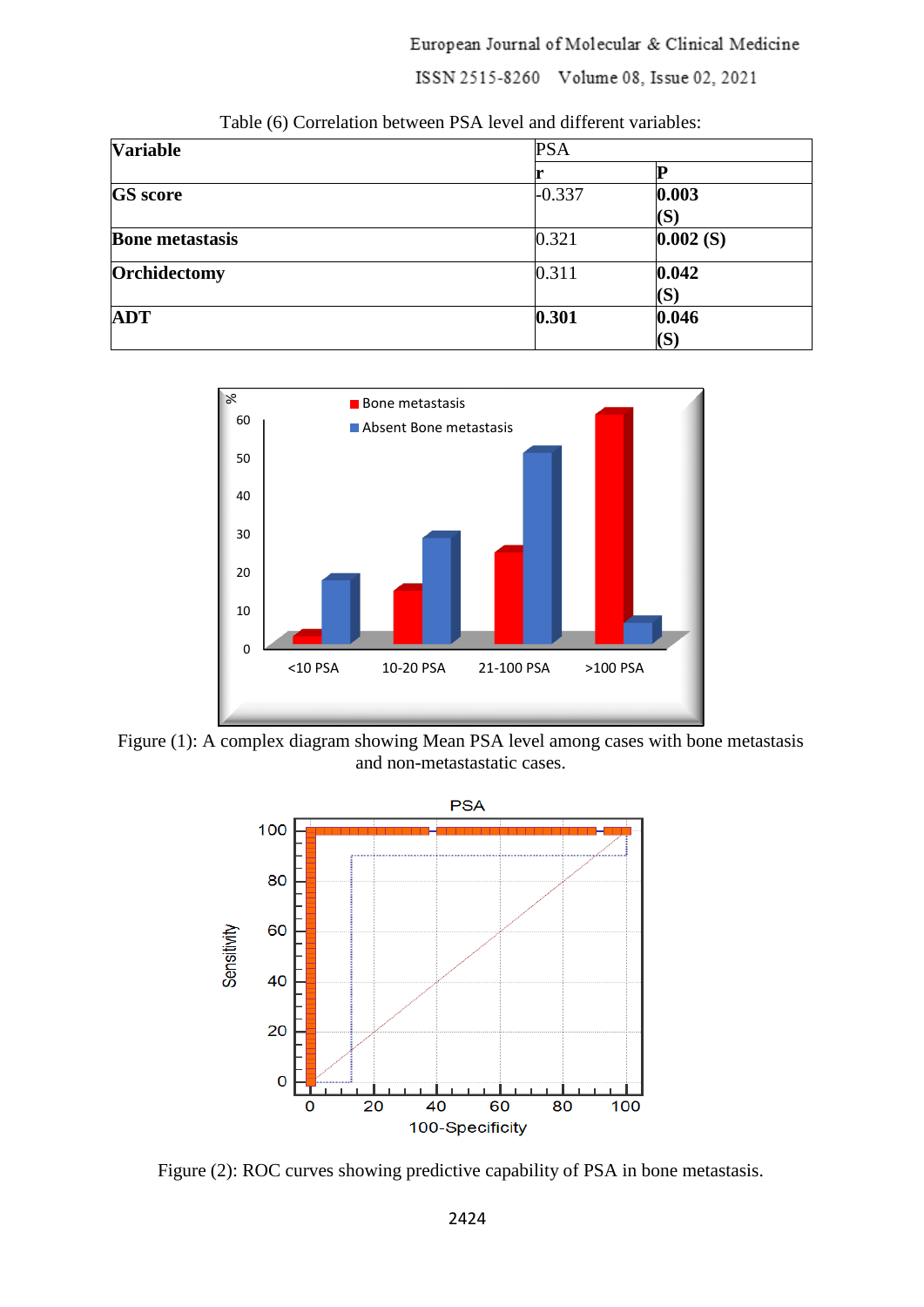## **7. DISCUSSION**

PSA is a surrogate marker of systemic progression and cancer specific survival (CSS). Most prediction models define high risk PCa as a presenting PSA level of >20 ng/mL. However, the ability of an extremely high PSA level to reflect disease burden and its prognostic impact on survival has not been well described. Given the relationship between elevated PSA levels and inferior survival outcome, the concern about poorer outcome further intensifies when the PSA values are extremely elevated <sup>(6)</sup>.

Findings of our study are in agreement with study of Lojanapiwatet al.  $(7)$  as they found that the patients' average age was  $68.02 \pm 8.23$  years (range, 42–93 years). According to Singh et al. <sup>(8)</sup>, the patients were of age 53–89 years, with mean age of 68.41  $\pm$  7.5 years. The mean biopsy Gleason score was  $7.28 \pm 1.7$  (ranging from 5 to 10).

Our results are supported by study of Lojanapiwatet al.  $(7)$  as they reported that the average PSA level for biopsy was 102.45 ng/mL (range, 1–5,000 ng/mL). Regarding Pai et al.  $^{(9)}$ , 53 patients (73.61 %) out of the 72-patient shad an elevated PSA level above 4ng/ml. The elevated PSA in these patients ranged from 15.1 to >100ng/ml.

Furthermore, Singh et al.  $(8)$  revealed that the mean (range) and median preoperative serum PSA in these patients were 17.98 (0.3-68.3) ng/ml and 12.1 ng/ml, respectively.

The present study showed that there was high significant relation between PSA and ADT. There was significant relation between PSA and orchidectomy. There was high significant relation between bone metastasis and PSA level. There was high significant relation between type of bone metastasis and PSA level.

Our results are supported by study of Koo et al  $(10)$  as they reported that patients with higher PSA levels showed more bone lesions  $(P < 0.001)$ .

A positive relation between the PSA level and the incidence of BM was found in the study of Singh et al. <sup>(8)</sup> (P = 0.005 with 95% CI of 1.01–1.10). In patients with PSA >100, all had positive bone scan whereas, with PSA  $\leq$ 10, none had positive BM. However, interestingly, the incidence of positive bone scan was quite high in their study for patients with  $PSA =$ 10.1–20 ng/ml (38.46%). The rate of positive bone metastases with lower serum PSA levels in their study is extremely higher than the United States and Canada (8.9%).

Chybowski et al. (11) documented that the PSA level was correlated with the risk of bone metastasis in 521 patients randomly selected. They suggested that the PSA concentration was the best predictor for bone metastases among other clinical and pathological parameters. In their study, only one patienthad bone metastases among 307 with PSA concentration of 20 ng/ml or less, indicating that the negative predictive value was 99.7%.

Lojanapiwat et al.  $(7)$  showed the prevalence of prostate cancer to be 35.39% and the positive predictive value in the diagnosis of prostate cancer when the PSA level was higher than 4 ng/mL to be 37.2%, which is a little higher than in a pooled meta-analysis study (25%). The incidence of prostate cancer in patients with serum PSA<4 ng/mL, >4–10 ng/mL, >10–20 ng/mL, >20–50ng/mL, >50–100 ng/mL, and >100 ng/mL was 10.67%, 16.12%, 21.43%, 47.97%, 82.81%, and 98.55%, respectively. The chance of detection of prostate cancer was about 50% when biopsy was performed at a PSA level of more than 20 ng/mL. There was a strong correlation of PSA level with tumor diagnosis, tumor aggressiveness (Gleason score >7), and positive bone metastasis. The average PSA level for biopsy was extraordinarily high (102.45±411.27 ng/mL) in this study, which can be explained by the very high PSA level (5,000 ng/mL) in one patient with bone metastasis. With a cutoff of  $\leq$ 25%, the detection of cancer is 95%,and the rate of sparing of biopsies is 20%.Although an elevated correlation was found for Gleason score and PSA level, it did not perform well with the cut-off assigned in clinical practice.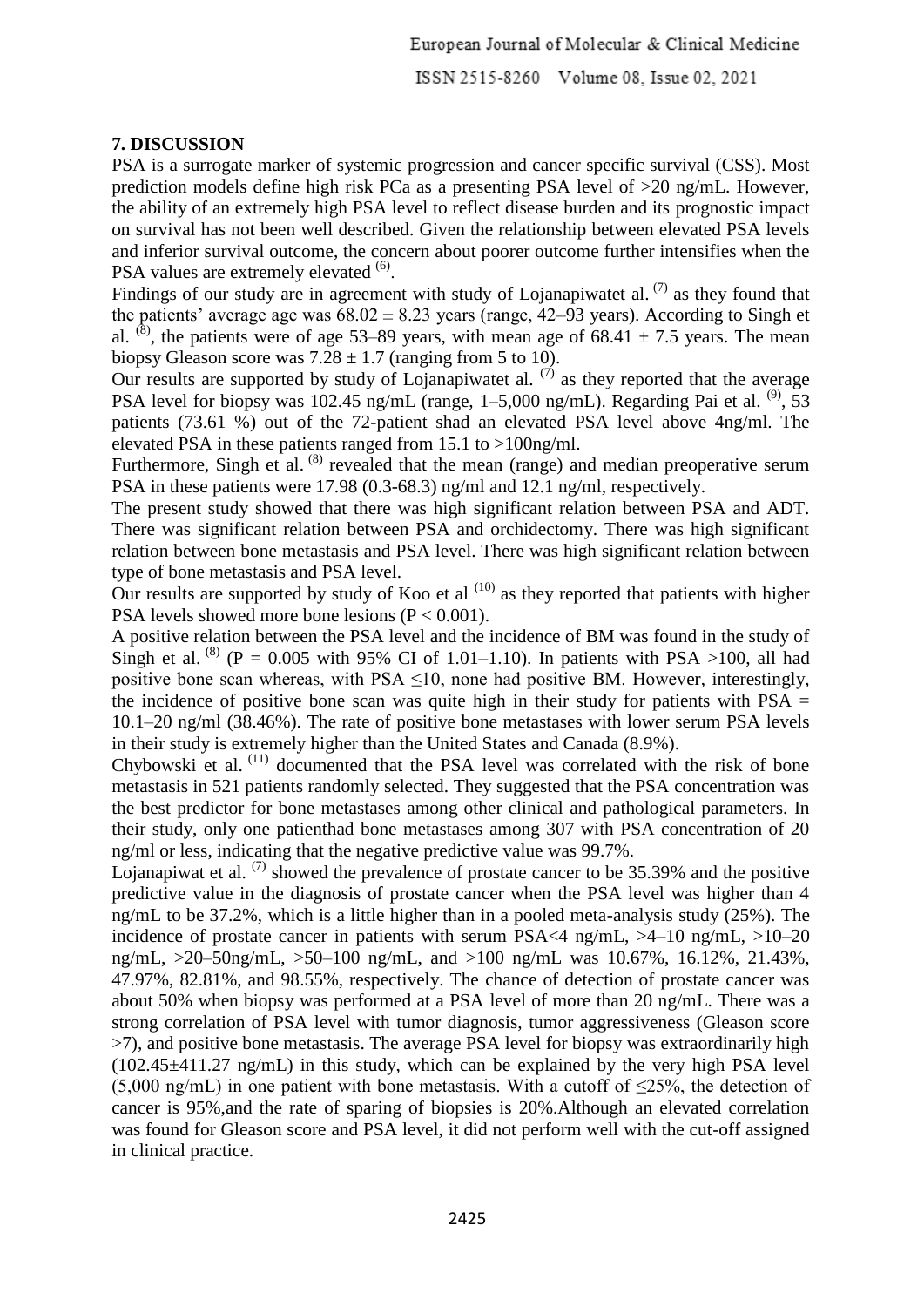Regarding Szot et al. <sup>(12)</sup> in patients with a Gleason value  $\leq$ 7 and a PSA value  $\leq$ 20 ng/ml, the cutoff value for a negative bone scan with aconfidence interval of 0.95 was established at a PSA value below 10 ng/ml (p<0.01). Correlations were established betweenPSA value and presence of metastases in bone scan  $(r=0.45, p=0.05)$ , the number of metastases  $(r=0.66, p=0.05)$ p<0.01), and their presence in particular body regions.

Kamaleshwaranet al. <sup>(13)</sup> reported that of the 153 positive cases, 108 (70%) had serum PSA > 100 ng/ml, 42 (28%) had PSA of 20-100 ng/ml and only 3 (2%) had PSA < 20 ng/ml. All the patients with PSA > 100 ng/ml had multiple skeletal metastasis. Of the 117 negative cases, 110 (94%) had a PSA < 20 ng/ml, 5 had between 20 and 100 ng/ml and only 2 (1.8%) had  $PSA > 100$  ng/ml.

In a population-based observational study, a PSA level >50 ng/mL was observed to correlate with extreme-risk patients, who showed a worse response to treatment and survival outcome than other high-risk patients (14). Therefore, it is conceivable that the high risk population includes a subset of patients who are at an extreme risk for disease progression and mortality. If the threshold PSA value was increased to values more than 20.0 ng/ml, bone metastasis could not be sufficiently excluded. PSA thresholds to determine the requirement of a BS has been reported in previous studies with a high negative predictive value (NPV)<sup>(15)</sup>.

#### **8. CONCLUSION**

In this study, we found that serum MIF levels are elevated in AS patients. MIF appears to have the unique ability to drive inflammation and could play an important role in the pathogenesis of AS.

#### **REFERENCES**

- [1]. Dere Y, Akarken I and Sahin H. (2018) The role of preoperative PSA level in prostate cancer.Dere Y et al. Int J Adv Med; 5(4): 780-783.
- [2]. Huang Y, Li Z, Huang Y, et al. (2018) Value of free/total prostate-specific antigen (f/t PSA) ratios for prostate cancer detection in patients with total serum prostate-specific antigen between 4 and 10ng/mL: A meta-analysis. Medicine; 97: 13(e0249).
- [3]. Loeb S, Bjurlin MA, Nicholson J et al. (2014) Overdiagnosis and overtreatment of prostate cancer. EurUrol; 65(6): 1046–1055.
- [4]. Obort AS, Ajadi MB, Akinloye O. Prostate-specific antigen: any successor in sight? Rev Urol 2013; 15: 97-107.
- [5]. Lojanapiwat B, Anutrakulchai W, Chongruksut W and Udomphot C. Correlation and diagnostic performance of the prostate-specific antigen level with the diagnosis, aggressiveness, and bone metastasis of prostate cancer in clinical practice. Prostate Int 2014; 2(3): 133-139.
- [6]. Crawford ED, Bennett CL, Andriole GL, Garnick MB, Petrylak DP. (2013) The utility ofprostate-specific antigen in the management of advanced prostate cancer. BJU Int; 112: 548-560.
- [7]. Lojanapiwat B, Anutrakulchai W, Chongruksut W and Udomphot C. (2014) Correlation and diagnostic performance of the prostate-specific antigen level with the diagnosis, aggressiveness, and bone metastasis of prostate cancer in clinical practice. Prostate Int; 2(3): 133-139
- [8]. Singh OP, Yogi V, Redhu P, Ghori HU, Pareek A. (2019) Role of serum prostatespecific antigen as predictorfor bone mestastasis in newly diagnosed prostate cancer.J Can Res The; 15: S341.